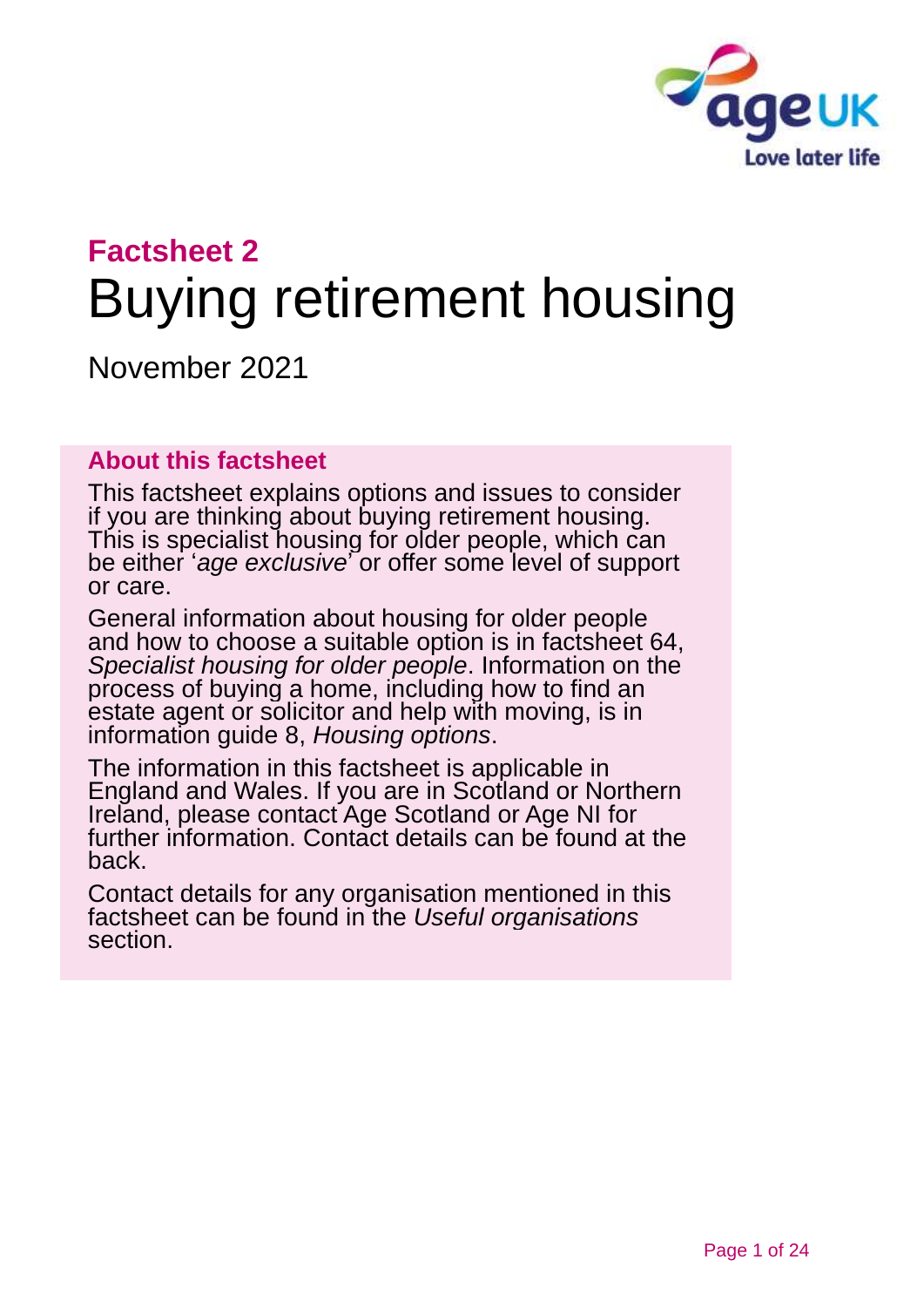# **Contents**

| <b>1 Recent developments</b>                               | 3                       |
|------------------------------------------------------------|-------------------------|
| 2 Introduction                                             | 3                       |
| 3 Scheme management                                        | 5                       |
| 4 Scheme manager or warden service                         | 6                       |
| 5 Services and service charges                             | $\overline{\mathbf{7}}$ |
| 6 Other charges                                            | 9                       |
| <b>7 Financial help</b>                                    | 9                       |
| 8 Terminating leases                                       | 11                      |
| 9 The right to manage                                      | 11                      |
| <b>10 Protection for residents</b>                         | $12 \,$                 |
| 10.1.1 ARHM Private Retirement Housing Code of<br>Practice | 12                      |
| 10.1.2 The landlord and the management<br>organisation     | 13                      |
| 10.1.3 Service provision and cost                          | 13                      |
| 10.1.4 The scheme manager service                          | 13                      |
| 10.1.5 Repairs                                             | 13                      |
| 10.1.6 Legal and contractual rights                        | 13                      |
| 10.1.7 Re-sale arrangements                                | 14                      |
| 10.1.8 Consultation and complaints                         | 14                      |
| 10.2 ARCO Consumer Code                                    | 14                      |
| <b>11 Transfer fees</b>                                    | 16                      |
| <b>12 Freehold properties</b>                              | 17                      |
| 13 Shared ownership and other options                      | 18                      |
| Useful organisations                                       | 20                      |
| Age UK                                                     | 23                      |
| Support our work                                           | 23                      |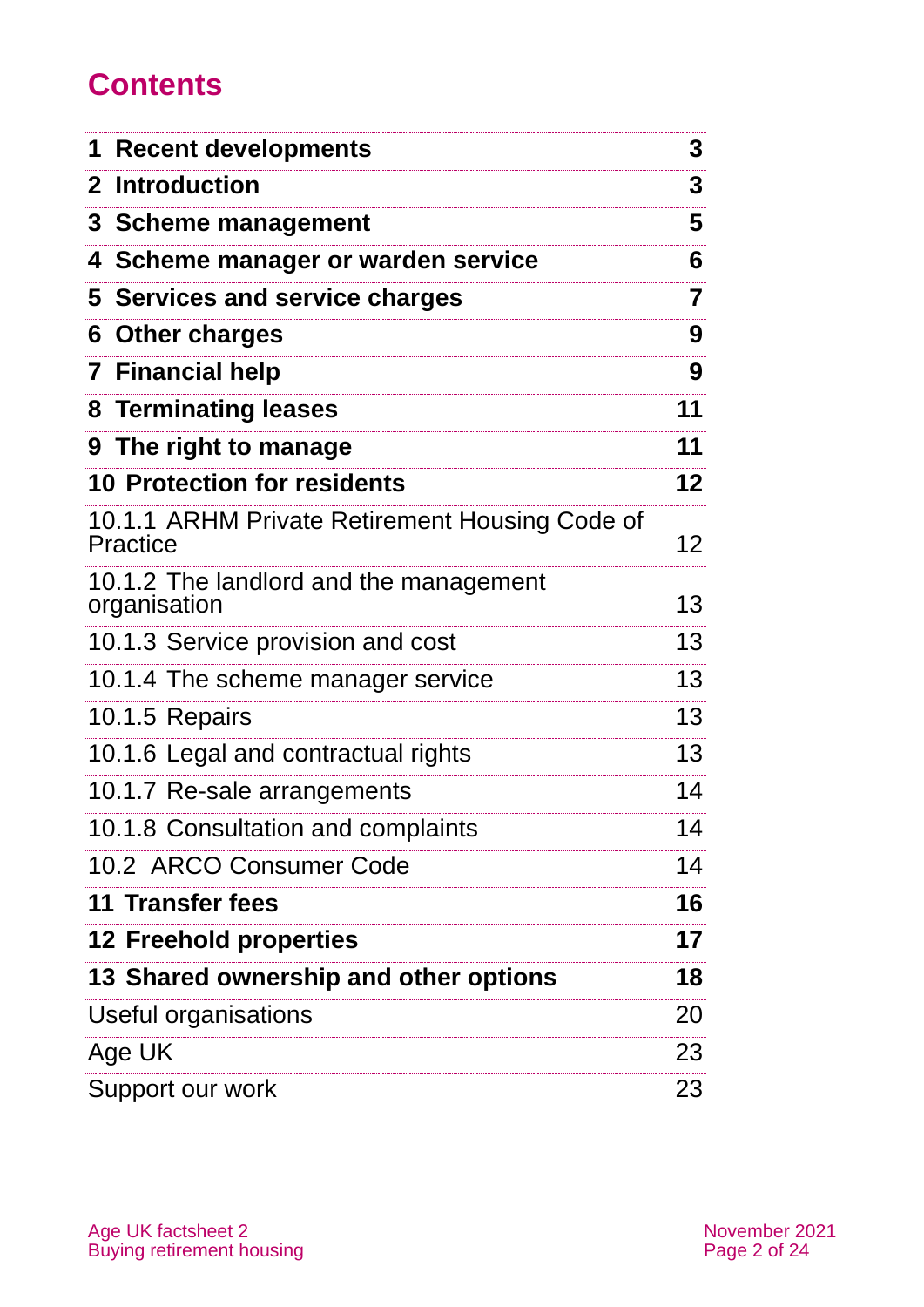## <span id="page-2-0"></span>**1 Recent developments**

In **England**, the Government have announced a wide range of reforms affecting leasehold housing. These include plans to:

- ⚫ **reduce ground rents on newly created leases to zero** – this will apply in retirement housing regardless of whether the scheme charges '*transfer*' fees, but not until April 2023 at the earliest.
- ⚫ **give leaseholders a new right to extend their lease for 990 years at zero ground rent** – there are also plans to make it cheaper and easier to do this or purchase the freehold.

Plans to prevent houses from being newly sold as leasehold will not apply to retirement schemes. In the context of the reforms, '*retirement*' means housing for people aged 55 years and over.

In **Wales**, the Welsh Government is considering reforms to residential leaseholds. Further information is at [www.gov.wales/leasehold](http://www.gov.wales/leasehold)

### <span id="page-2-1"></span>**2 Introduction**

Retirement housing is aimed at older people. Residents must usually be aged over 55 or 60. Most retirement housing is sold on a leasehold basis. This means you have a tenancy granted for a long period of time, for example 99 or 125 years. Many new-build retirement properties now come with 999-year leases.

A lease reduces in length unless you pay to extend it, so after 30 years a 99-year lease becomes a 69-year lease. It is sold at its reduced length when the property changes hands, although it may be possible to extend at the point of purchase. Otherwise, most leaseholders have the right to extend after two years of ownership.

If a lease is not extended and runs out, the leaseholder may be able to stay in the property on the same terms or the landlord may propose to grant a new rolling tenancy. If the landlord wants the property back at the end of the lease, they need a court order to evict and can only do so on certain grounds.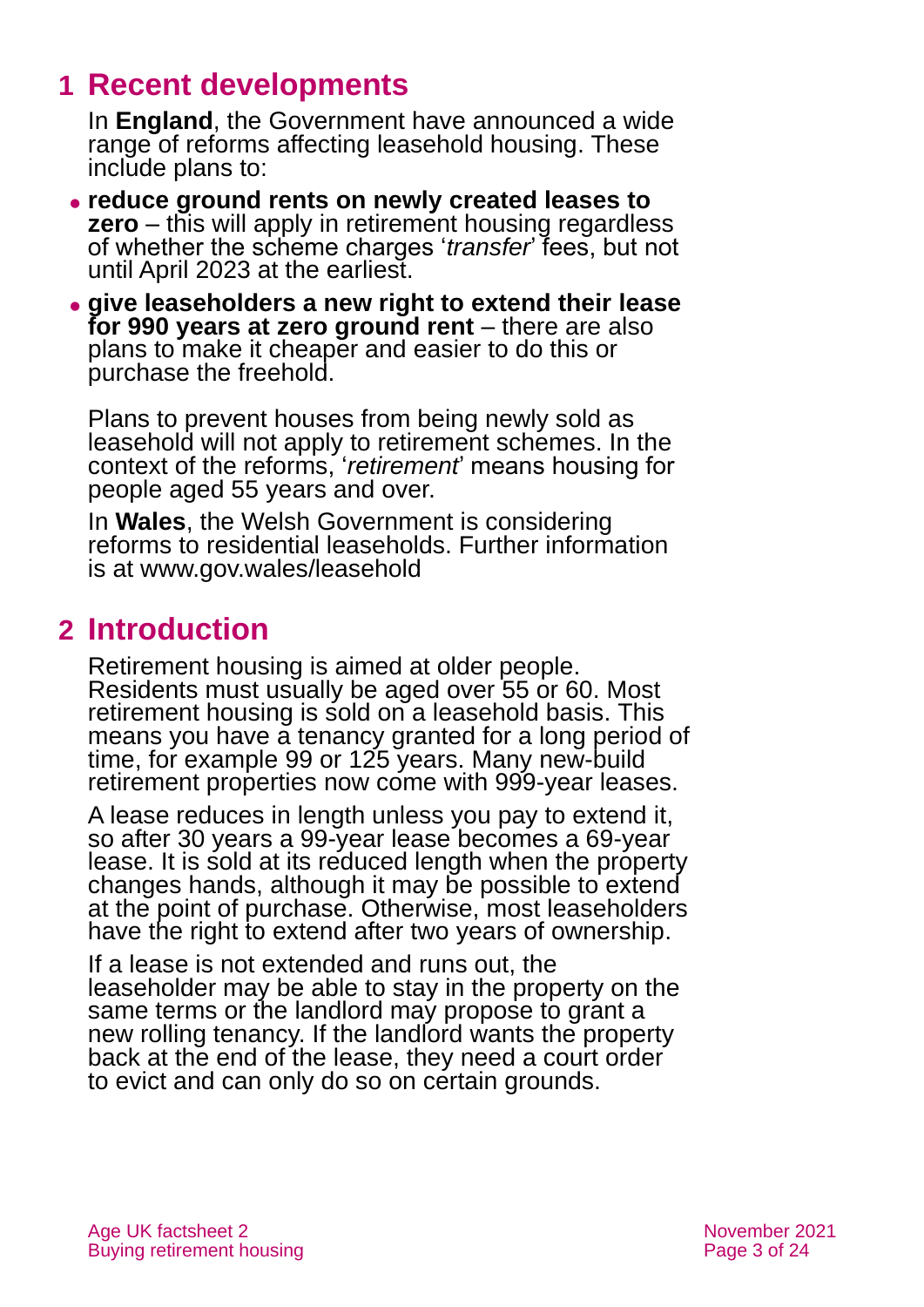In addition to the purchase price, leaseholders normally pay 'ground rent' to the freeholder (the landlord) each year. This may be as low as £50 but can be £300 or more. Ground rent can increase over time – make sure you understand what is charged initially and whether and how often this increases before making any financial commitment.

Leaseholders usually pay a regular service charge to cover the cost of services provided by, or on behalf of, the freeholder. This can be a significant expense, particularly in retirement housing where additional services are often provided.

As a leaseholder, you have different rights to a freeholder. You have a landlord who retains some control over your property and how you use it. This may make your life easier, but could be a big adjustment if you are used to living in a freehold property and making all your own decisions. It is possible to purchase freehold retirement properties, see [section 12.](#page-16-0)

Retirement properties can be bought through shared ownership, which involves buying a share of a property. Depending on the size of your share, you may be charged rent on the remainder. It is important to seek advice before buying on this basis, as your rights and responsibilities are different to a full leaseholder. [See section 13](#page-17-0) for more information.

Facilities and services in retirement housing vary between schemes so check what is available before buying. It is also important to check the potential resale value – some retirement properties can decline in value and be difficult to sell on, and some leases will require you to continue paying service charges while you try to sell, even if you are no longer living there. Factsheet 64, *[Specialist housing for older people](https://www.ageuk.org.uk/globalassets/age-uk/documents/factsheets/fs64_specialist_housing_for_older_people_fcs.pdf)*, has more information.

Contact the [Leasehold Advisory Service \(LEASE\)](http://www.lease-advice.org/) for information on leaseholder rights. They give free advice on specific cases and have advice guides on their website.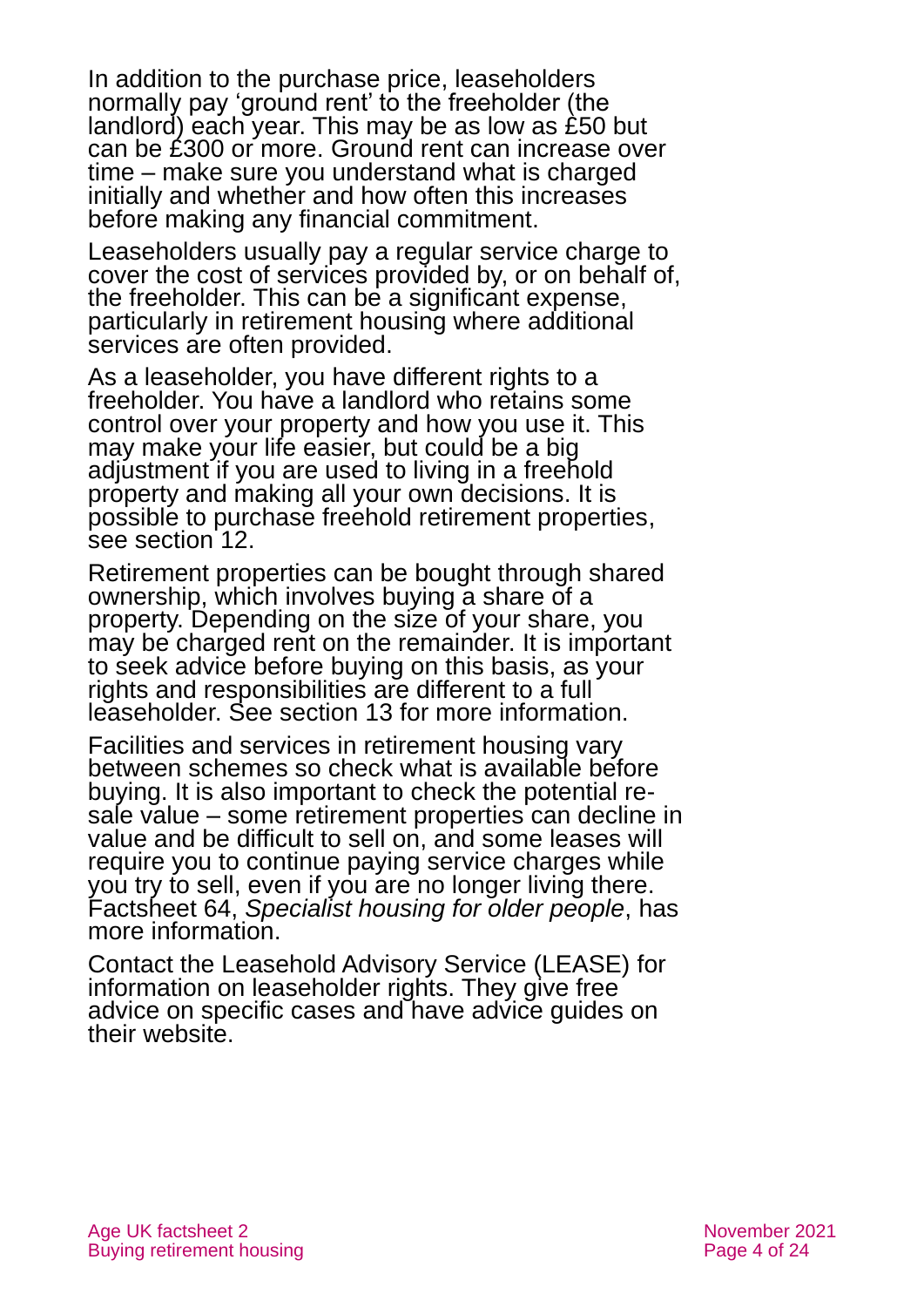### <span id="page-4-0"></span>**3 Scheme management**

Most retirement housing schemes are managed by the landlord or a third-party manager (a '*managing agent*') appointed by the landlord. Some schemes are managed by the residents themselves. All management options are called the '*management organisation*' in this factsheet.

Managing a scheme means providing the services set out in the lease agreement (the '*lease*') and maintaining the building in accordance with the lease, the law, and relevant codes of practice. The type of services a management organisation is responsible for can include:

- ⚫ provision of a scheme manager service
- ⚫ upkeep and cleaning of communal areas, such as corridors, lifts, communal lounge, external grounds etc
- ⚫ repairs and maintenance to the structure, exterior and communal areas
- insurance of buildings.

You must usually pay a service charge to cover the cost of these services. The management organisation should bill you regularly and collect the money. See [section 5](#page-6-0) for information on service charges.

If you are thinking about buying a retirement property, find out who the management organisation is, how experienced they are at managing leasehold retirement housing, and how often their representatives hold meetings with residents.

Find out whether they belong to a governmentapproved redress scheme – in **England**, it is a legal requirement for most management organisations to belong to either The Property Ombudsman or the Property Redress Scheme.

Check whether the management organisation belongs to a recognised trade body, such as [the Association of](#page-19-0)  [Retirement Housing Managers \(ARHM\).](#page-19-0) ARHM aims to promote and maintain high standards of management in retirement housing. All management organisations registered with ARHM are bound by its Code of Practice.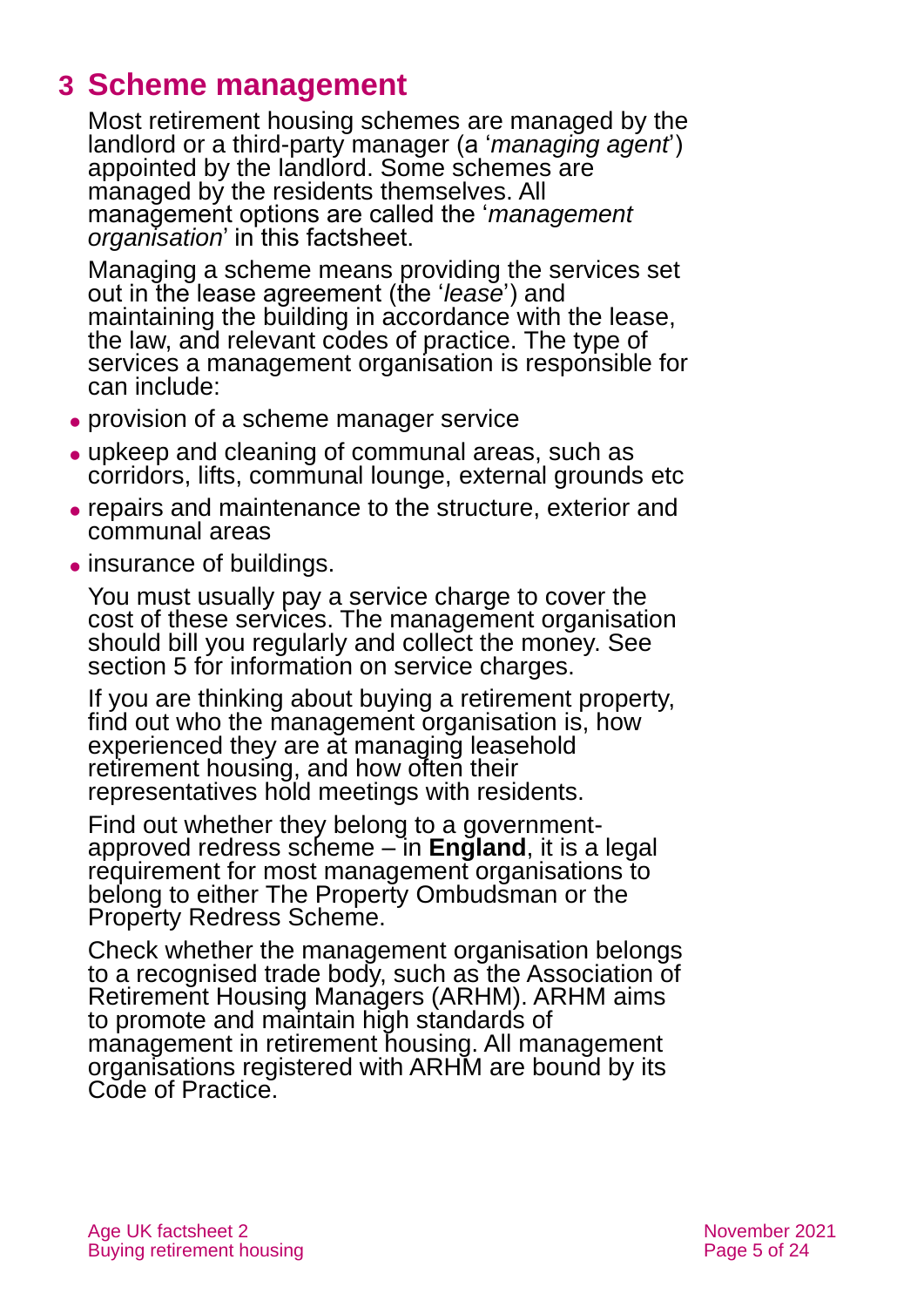You may wish to check whether there is a residents' association that works with the management organisation to ensure residents' views and needs are considered and addressed. For more information on forming a residents' association, see the [ARHM](#page-19-0)  [website.](#page-19-0)

You can ask the First-tier Tribunal (Property Chamber) to appoint a different management organisation, see [section 11.](#page-15-0) The *First-tier Tribunal (Property Chamber)* and the Welsh equivalent, the *Residential Property Tribunal Wales*, are called '*the Tribunal*' in this factsheet. [Contact LEASE](http://www.lease-advice.org/) for information on making an application to the Tribunal.

### <span id="page-5-0"></span>**4 Scheme manager or warden service**

Most retirement schemes have a scheme manager, also known as a warden, house manager, or estate manager. They are distinct from the management organisation responsible for providing services specified in the lease, although they may assist in the provision of these services.

The manager's duties vary between schemes, sometimes considerably. In the past, most managers lived on-site and provided individual support for residents, for example emergency help, emotional support, and help applying for benefits and social care.

Now, the role may involve more administrative and housing management duties. It may be shared by a team of support staff living off-site. In some schemes, an emergency alarm system is the main way for residents to get help and assistance.

Information about a scheme manager's role and duties, hours of service, and details of relief or emergency cover during periods of absence should be included in an information pack, which is provided prior to sale in some cases (see [section 8\)](#page-10-0).

The scheme manager's overheads can account for a substantial amount of the service charge, as it includes their salary and, if they live on-site, the cost of maintaining their accommodation. It may include their rent if the lease allows it. When looking at schemes, think carefully about the manager's duties and whether you are willing to pay for this service.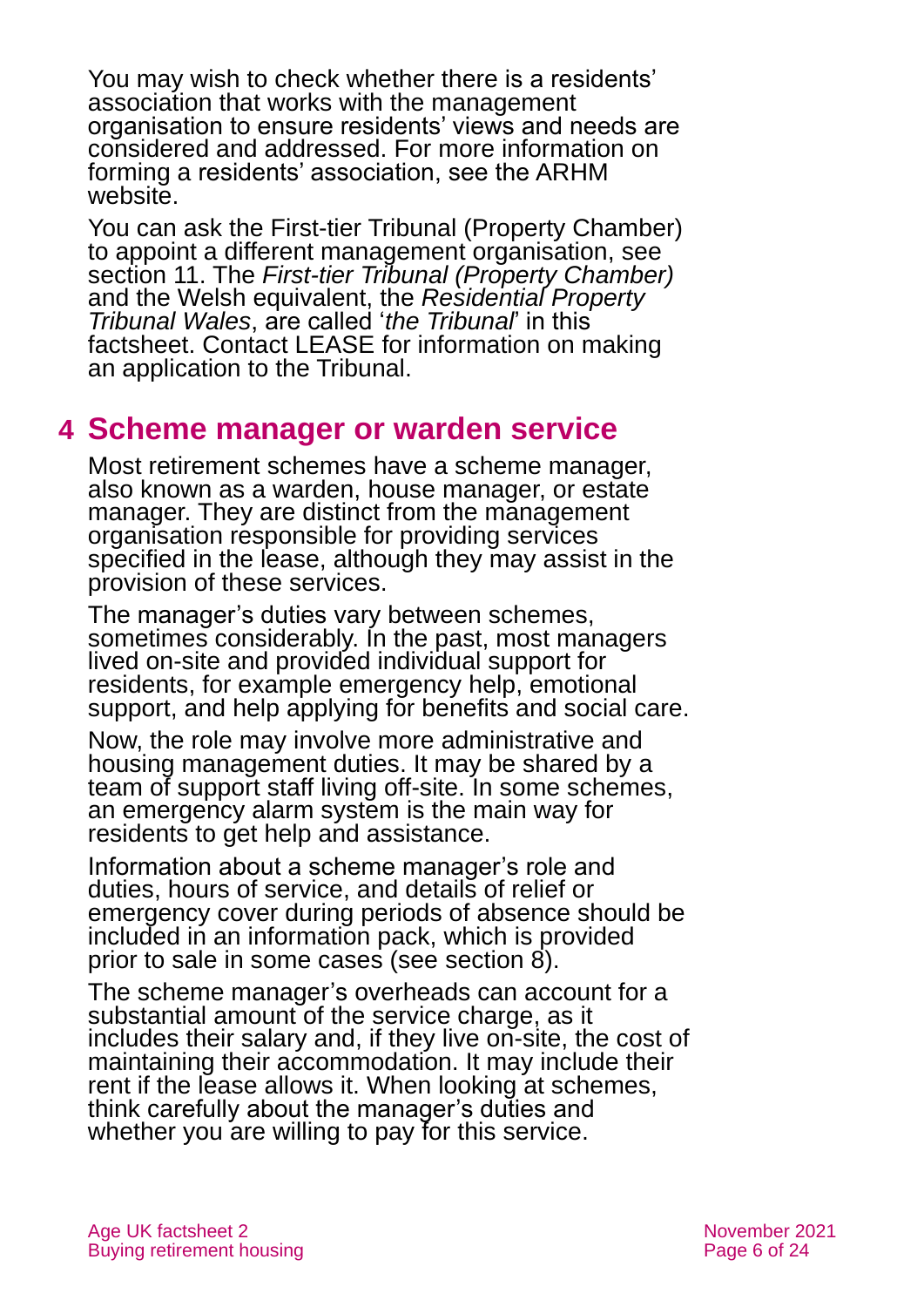Some schemes may not have a scheme manager. This may mean a lower service charge but consider whether a scheme without a manager is right for you and what you would do if your needs change in future.

# <span id="page-6-0"></span>**5 Services and service charges**

### **What services are provided in retirement housing?**

Leases typically require the management organisation to provide certain services. These vary from scheme to scheme, but may include:

- ⚫ **cleaning and general upkeep** of communal areas and grounds.
- ⚫ **communal or structural repairs**  you are usually responsible for repairs inside your property and for arranging contents insurance. You may need to contribute towards a **reserve or '***sinking***' fund** to cover unexpected or expensive works.
- ⚫ **the scheme manager service**.
- ⚫ **emergency alarm** provision and upkeep.
- ⚫ **management fees** the management organisation may charge a fee for staff time and overheads related to scheme administration.

**The management organisation is only obliged to provide the services set out in the lease.**

### **What is the service charge?**

A service charge is paid by leaseholders to meet the cost of the services provided. **The lease should say which costs can and cannot be recovered.**

Some schemes have a higher service charge than others and the amount payable can vary from year to year. It is important to be clear about what you can expect to pay, both now and in the future, before making a commitment.

For a one-bedroom flat, you may expect to pay between £1,500 and £3,000 a year, but for some extra care or luxury sheltered properties the charge can be as high as £10,000 a year. Remember, there are other charges on top of the service charge (see [section 6\)](#page-8-0).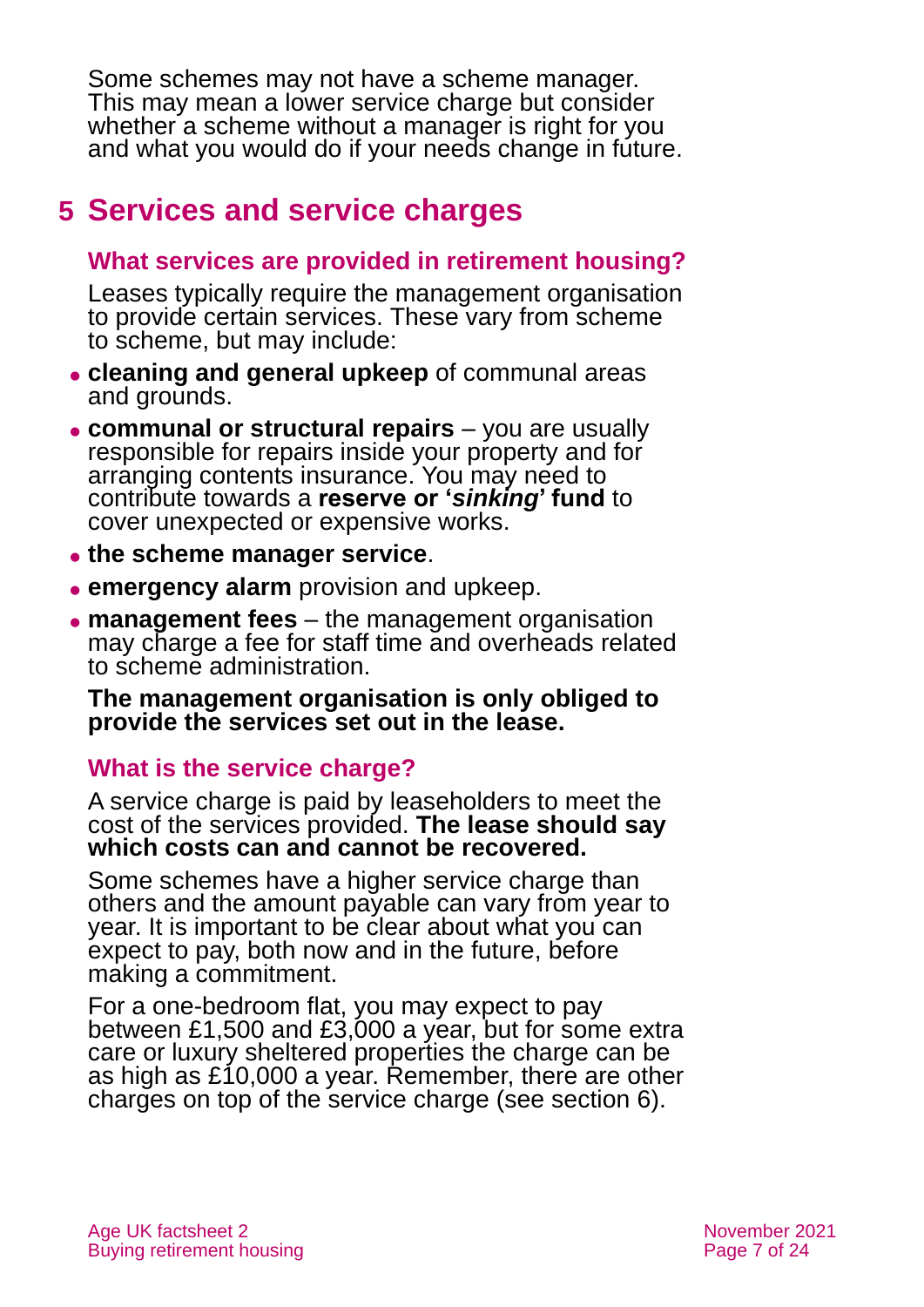When considering retirement properties, it is a good idea to ask for details of the service charges payable in the last few financial years, so you can see whether these have increased over time.

### **What are my rights around service charges?**

You have rights around service charges that are '*variable*', which means not fixed as part of your rent. You have a legal right to request a summary of the service charge account from your landlord.

This should detail costs incurred over the last accounting period, show how costs relate to charges you are being asked to pay, and say if any costs relate to works which have, or will be, funded by a grant. In this context, 'landlord' means '*any person who has a right to enforce payment of a service charge*', so it is a good idea to approach your management organisation initially.

If you obtain a summary, you have six months to ask to inspect the full accounts, receipts and other documents, and make copies. You should be given a summary of your rights and obligations with each demand for payment.

By law, costs can only be recovered from leaseholders '*to the extent that they are reasonably incurred*' and '*if the services or works are of a reasonable standard*'.

You have a right to challenge the reasonableness of your service charge at Tribunal. In addition, you can ask the Tribunal to determine whether you are liable to pay a charge, for example if your landlord asks you to pay for a service when it is not set out in your lease. You can do this whether or not the charge has already been paid – it may be advisable to pay a charge '*without prejudice*' to your right to challenge it later, as that way, you can protect yourself from enforcement action.

You must be consulted before your landlord carries out expensive works to your property, or enters into a long-term contract requiring you to pay more than a certain amount each year.

For more information, see the [LEASE](http://www.lease-advice.org/) website for the guide *[Service charges and other issues](https://www.lease-advice.org/advice-guide/service-charges-other-issues/)* and a specific guide on leasehold retirement housing, *[Leasehold](https://www.lease-advice.org/advice-guide/leasehold-retirement-housing/)  retirement housing – [your rights and remedies](https://www.lease-advice.org/advice-guide/leasehold-retirement-housing/)*.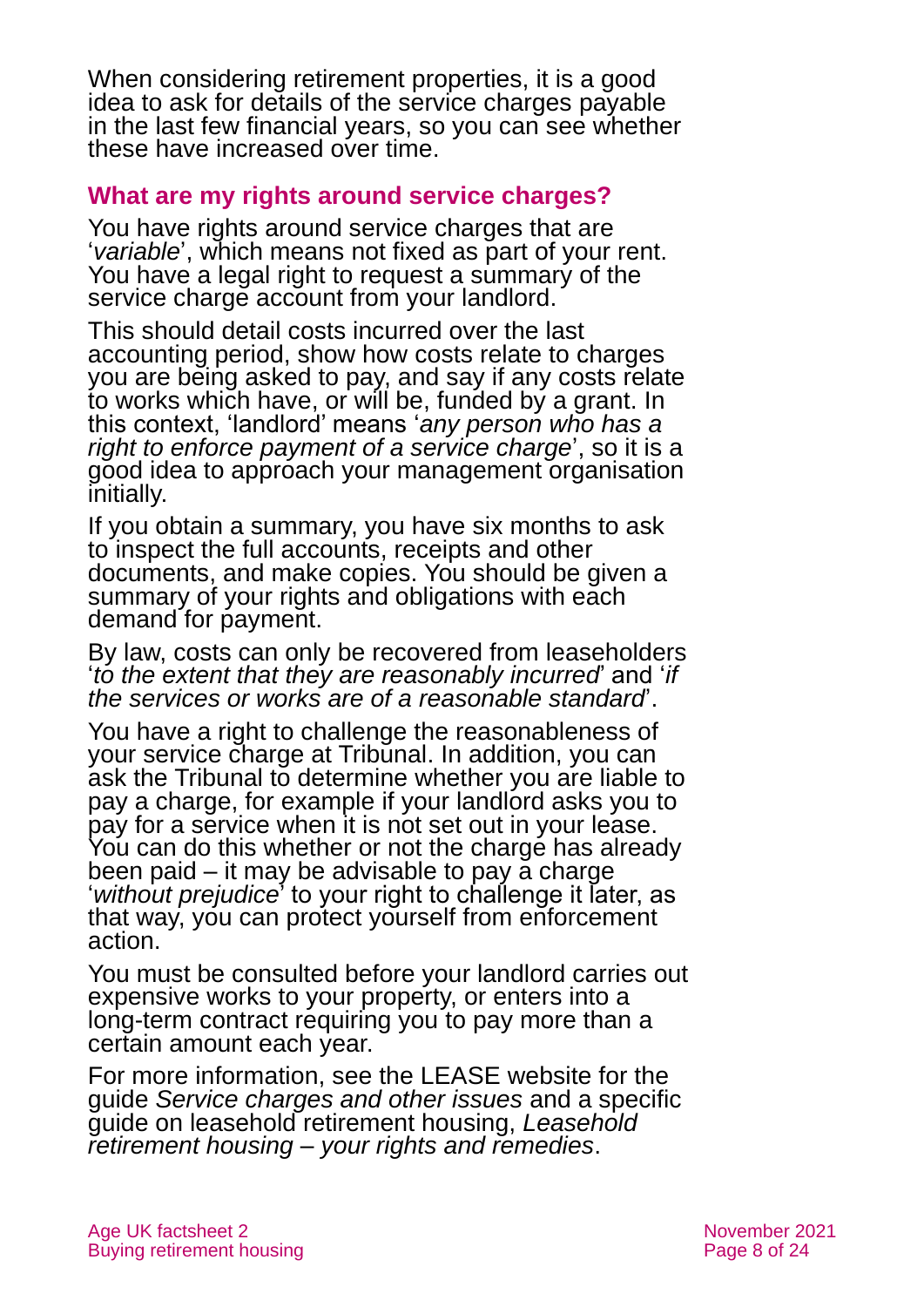## <span id="page-8-0"></span>**6 Other charges**

If you take out a mortgage to buy a property, you must keep up with the repayments. If you buy via a shared ownership scheme, you may be charged rent on the portion of the property you do not own. Unless you are a freeholder, you must usually pay '*ground rent*' to your landlord. The amount is set out in your lease and is usually between £50 and £300 a year, although it can be more. Increases in ground rent are restricted by the terms of your lease.

You need to pay Council Tax, water and energy bills. Water and fuel charges may be part of your service charge if they are for communal areas such as corridors or the residents' lounge. Unless you are over 75 and receiving Pension Credit, you need to pay a TV licence fee to watch or record live television or watch BBC programmes on a laptop. You may receive a concession on your TV licence; check to see if this is the case.

Make sure you have budgeted for all charges, including additional costs such as telephone and internet bills and insurance. Make sure you can keep up with these payments in the long term and will have a good quality of life once paid. Check you could manage if charges increased.

If you want to alter or improve your home, you may have to get consent from your landlord and they may charge an administration fee. As with service charges, the reasonableness of these fees can be challenged at Tribunal. [Section 11](#page-15-0) has information about '*transfer fees*', which may be charged if you sell or sublet the property, or someone moves in with you.

# <span id="page-8-1"></span>**7 Financial help**

### **Service charges and ground rent**

You may be able to get help with some of your service charges by claiming Pension Credit Guarantee Credit, or Housing Benefit or Universal Credit if you have a shared ownership lease. Reasonable charges for the following services are eligible:

⚫ provision of adequate accommodation including some warden and caretaker services, gardens, lifts, entry phones, portering, rubbish removal. TV and radio relay charges

Age UK factsheet 2 November 2021 Buying retirement housing Page 9 of 24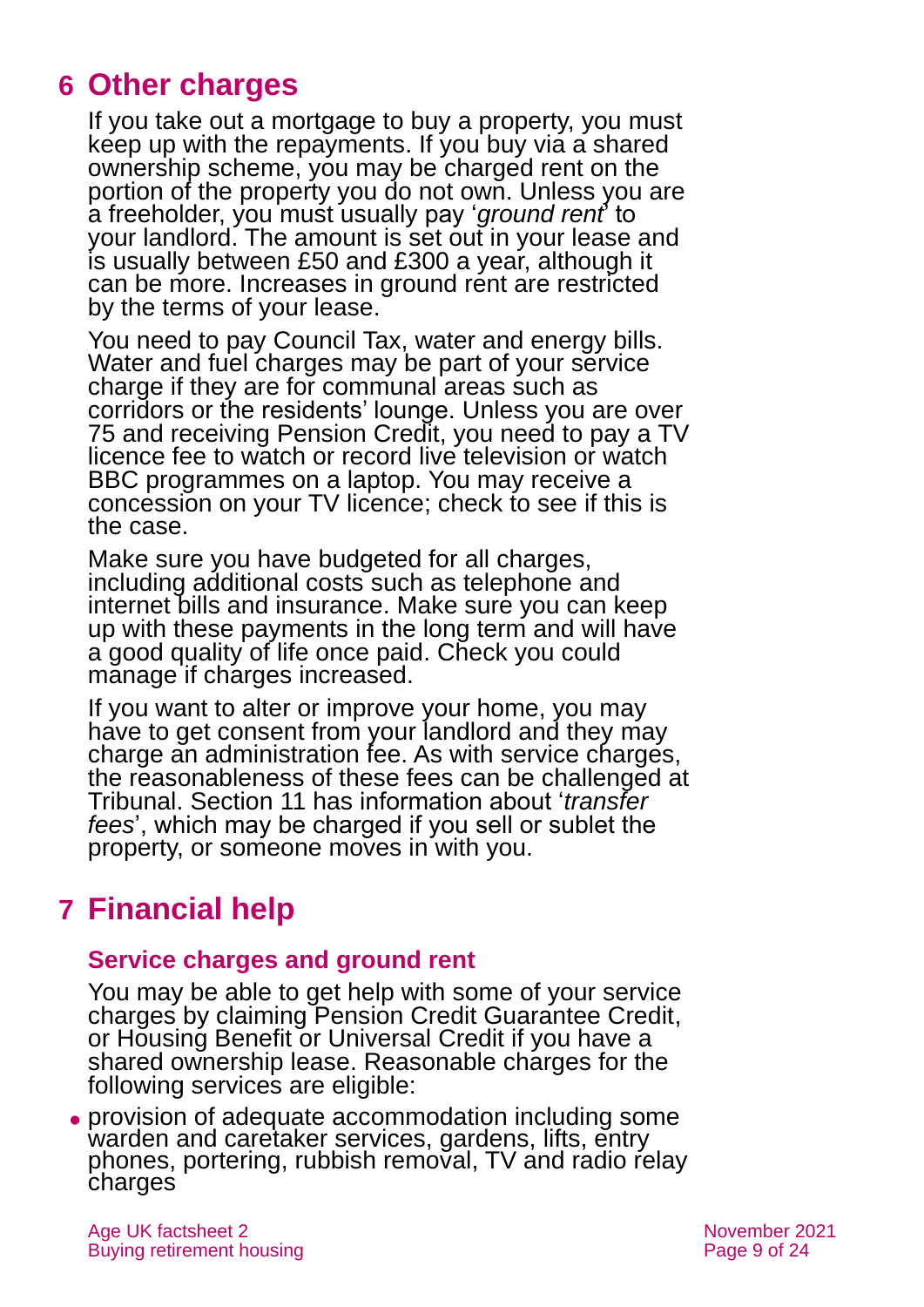- ⚫ laundry facilities like a communal laundry room, but not personal laundry services
- ⚫ cleaning of communal areas and windows
- ⚫ minor repairs and maintenance
- ⚫ home insurance if it must be paid under the terms of the lease.

You may also be able to get help with ground rent. See factsheet 48*, [Pension Credit](https://www.ageuk.org.uk/globalassets/age-uk/documents/factsheets/fs48_pension_credit_fcs.pdf)*, factsheet 17, *[Housing Benefit,](https://www.ageuk.org.uk/globalassets/age-uk/documents/factsheets/fs17_housing_benefit_fcs.pdf)* and factsheet 92 *[Universal Credit](https://www.ageuk.org.uk/globalassets/age-uk/documents/factsheets/fs92_universal_credit_fcs.pdf)* for more information.

### **Support services**

Your local authority may help with support charges that cannot be met through Pension Credit, for example charges for individual support provided by the scheme manager or the emergency alarm system.

In **England**, this may be available under the '*Supporting People*' programme, but coverage is variable. Ask your local authority whether Supporting People funding is available and if not, what your options are.

In **Wales**, the Housing Support Grant (HSG) may be available for the provision of alarms and monitoring services. This is an amalgamation of three existing grants, including the Supporting People programme. Further information and Welsh Government guidance on HSG can be found at [https://gov.wales/housing](https://gov.wales/housing-support-grant-practice-guidance)[support-grant-practice-guidance](https://gov.wales/housing-support-grant-practice-guidance)

### **Council Tax and other bills**

If you are on a low income, you may be able to get help with your Council Tax payments. For more information, in **England** see factsheet 21, *[Council](https://www.ageuk.org.uk/globalassets/age-uk/documents/factsheets/fs21_council_tax_fcs.pdf) Tax,* or in **Wales** factsheet 21w, *[Council Tax in Wales](https://www.ageuk.org.uk/globalassets/age-cymru/documents/information-guides-and-factsheets/fs21w.pdf)*.

There are ways you can minimise or get help with energy bills. In **England**, see factsheet 1, *[Help with](https://www.ageuk.org.uk/globalassets/age-uk/documents/factsheets/fs1_help_with_heating_costs_fcs.pdf)  [heating costs](https://www.ageuk.org.uk/globalassets/age-uk/documents/factsheets/fs1_help_with_heating_costs_fcs.pdf)*. In **Wales**, see Age Cymru factsheet 1w, *[Help with heating costs in Wales](https://www.ageuk.org.uk/globalassets/age-cymru/documents/information-guides-and-factsheets/fs1w.pdf)*.

If you struggle to pay your bills, ask an adviser to carry out a full benefits check to ensure you are claiming everything you are entitled to. You may be able to maximise your income by claiming Attendance Allowance.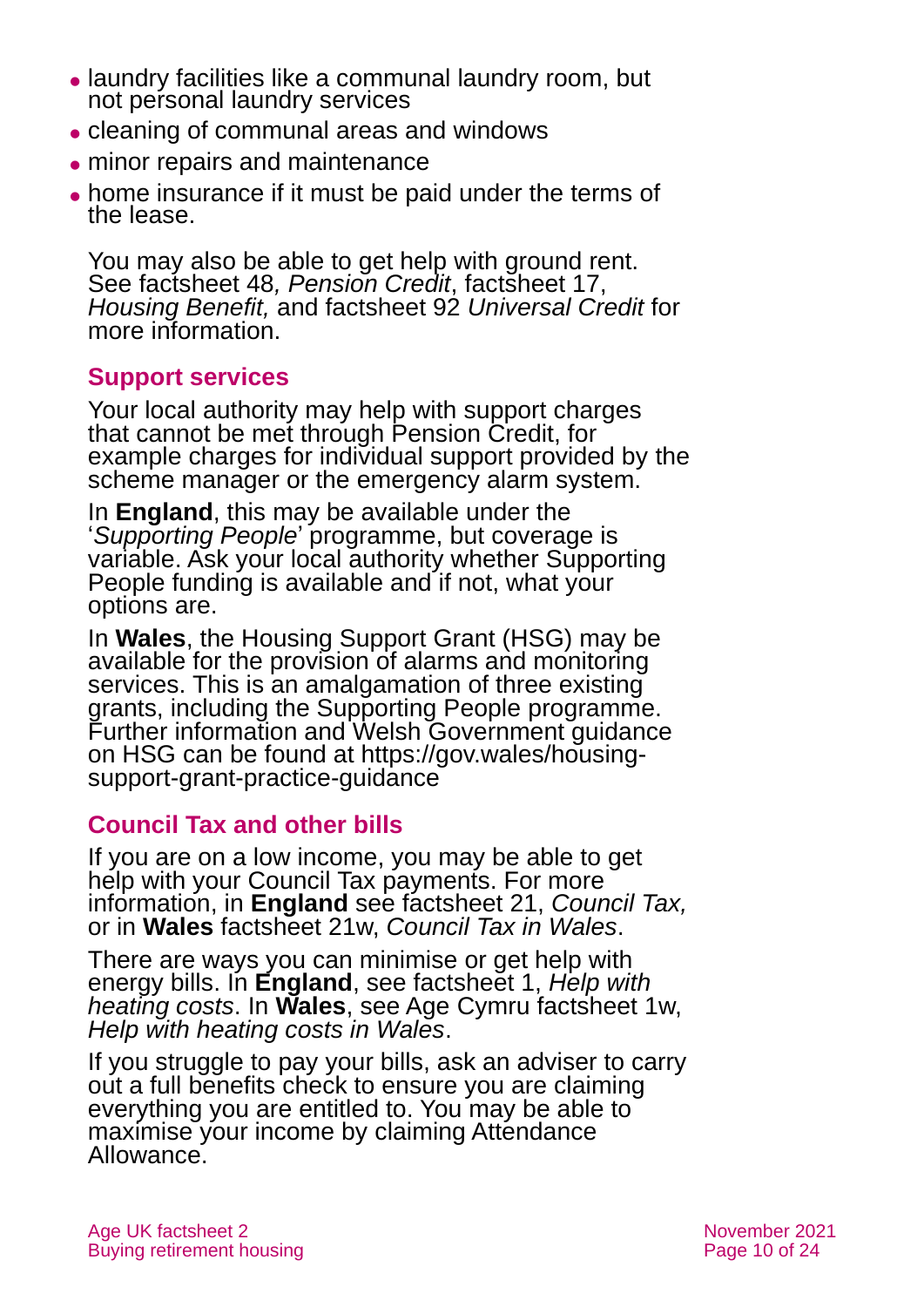# <span id="page-10-0"></span>**8 Terminating leases**

As a leaseholder, you have many basic statutory rights. Additional rights depend on the terms of your lease. Seek independent legal advice on your rights and responsibilities before signing a lease.

An important part of the lease relates to the landlord's ability to terminate it early, known as '*forfeiture*'. If a property is occupied, the landlord cannot forfeit the lease without first obtaining a court order. There are significant restrictions on landlords' ability to do this and it is possible for a leaseholder to seek '*relief*' from forfeiture after an order is granted.

Most long leases contain a clause allowing the landlord to forfeit the lease if the tenant does not meet their obligations, such as paying ground rent or service charges. It may be possible for a landlord to terminate a lease if the leaseholder causes severe nuisance to other residents.

Before buying a retirement property, check the landlord's forfeiture policies. Ask them to confirm in writing what action might be taken if your needs changed substantially, for example you develop a long-term health condition like dementia. For more information, contact [LEASE.](http://www.lease-advice.org/)

### <span id="page-10-1"></span>**9 The right to manage**

If your lease was originally granted for a term of more than 21 years, you can form a company with other '*qualifying*' leaseholders and take over responsibility for the management of the building. This is known as the '*right to manage*'. It only applies to leaseholders of flats, not houses or bungalows.

You do not have to prove any fault on the part of your landlord or management organisation or obtain their consent. However, your building must comply with certain requirements and the number of qualifying leaseholders in the company must be equal to at least half the number of flats in the building.

The right is exercised by the company serving a formal notice on the landlord and any management organisation that is party to the lease.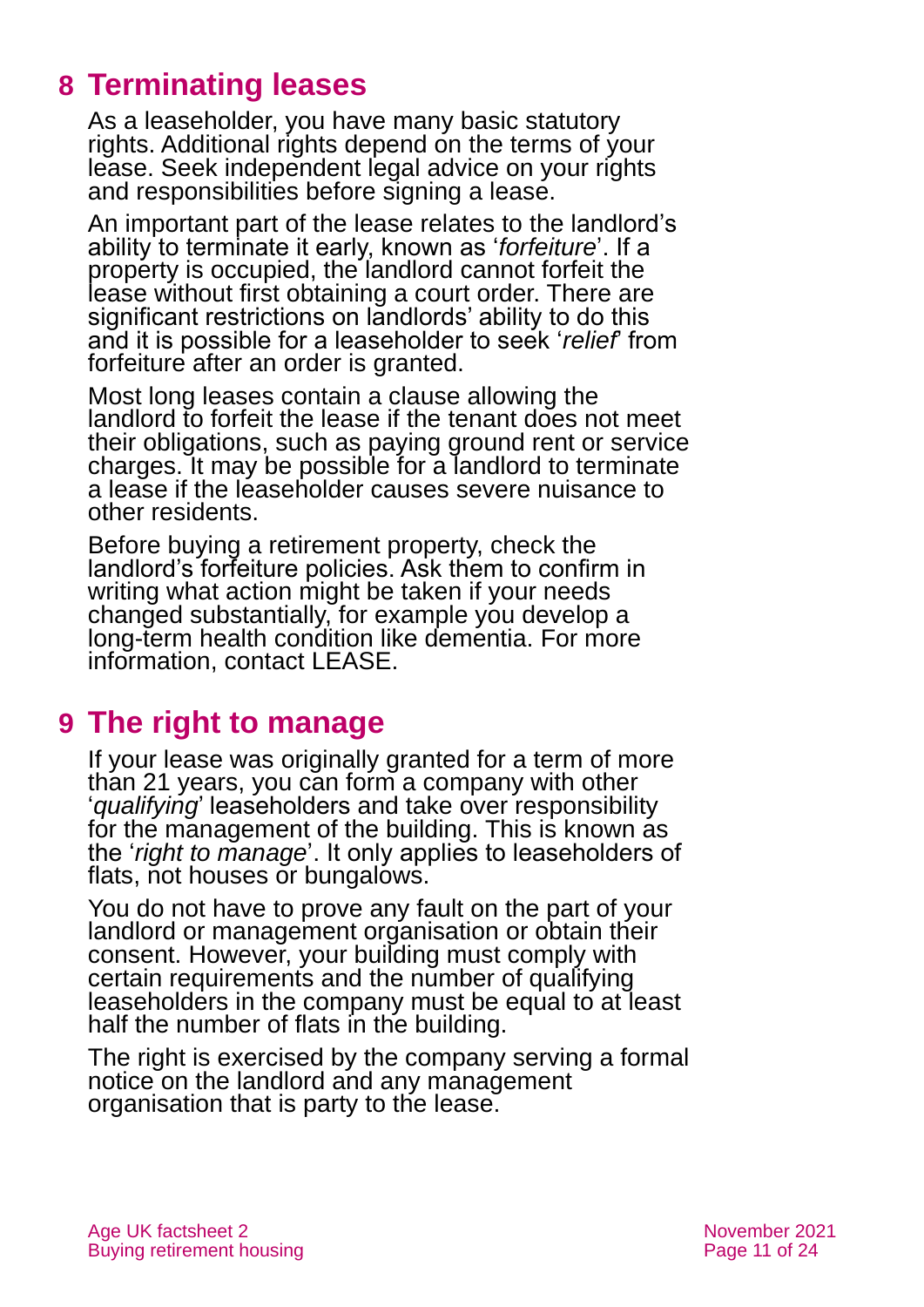Alternatively, if the management arrangements put in place by your landlord are unsatisfactory, you can ask the Tribunal to appoint a different management organisation. This right is not available if the landlord is a registered provider of social housing such as a local authority or housing association.

<span id="page-11-0"></span>For more information, contact [LEASE.](http://www.lease-advice.org/)

### **10 Protection for residents**

Codes of practice giving protection for people in retirement housing include the Association of Retirement Housing Managers (ARHM) *[Private](https://www.arhm.org/publication-category/code-of-practice/)  [Retirement Housing Code of Practic](https://www.arhm.org/publication-category/code-of-practice/)*e, and the Associated Retirement Community Operators (ARCO) *[Consumer Code](https://www.arcouk.org/arco-consumer-code)*.

#### **10.1.1 ARHM Private Retirement Housing Code of Practice**

If a management organisation is a member of ARHM, it must adhere to the *[Private Retirement Housing](https://www.arhm.org/publication-category/code-of-practice/)  [Code of Practice](https://www.arhm.org/publication-category/code-of-practice/).* There are separate versions for **England** and **Wales**, available on the [ARHM website.](#page-19-0)

The Code covers good practice in providing services, including the scheme manager service, and in setting and collecting service charges. It requires the management organisation to invite leaseholders to a meeting at least once a year, where the quality and efficiency of all contracts for services should be discussed. In addition, the management organisation should visit schemes regularly and encourage the setting up of residents' associations.

While not all aspects of the Code are legally binding, it has been approved by government. This means its provisions can be considered by a court or Tribunal if action is taken against a management organisation, for example for poor management.

One important aspect of the Code is the requirement to provide all purchasers with a '*Leaseholder's Handbook*'. This may be called a Purchaser's Information Pack or Resident's Handbook. All potential purchasers must be made aware of the Handbook and a copy must be provided in advance of completion if requested.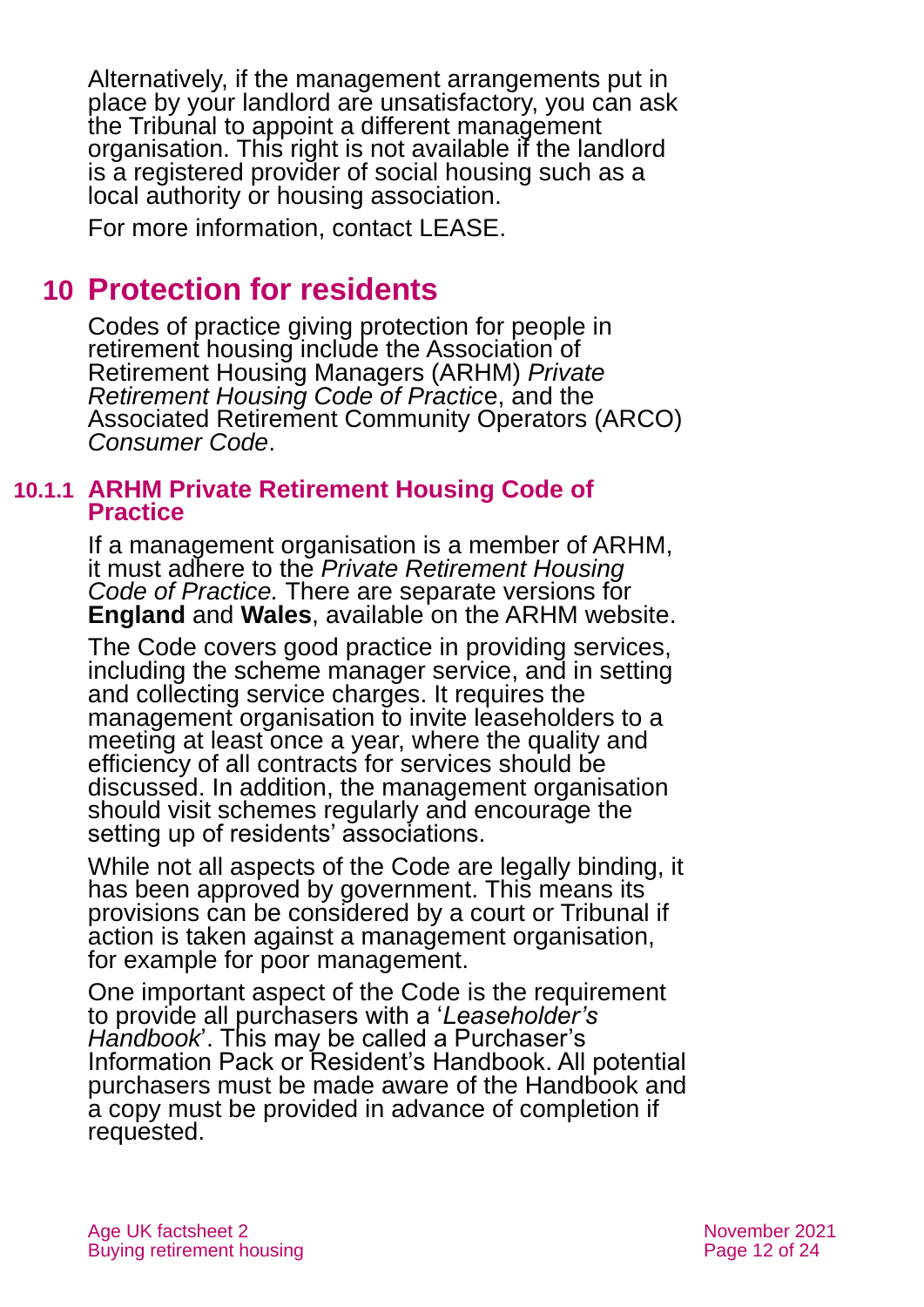It is advisable to request a copy at the earliest possible stage, as this can help you make an informed decision about the scheme and whether to proceed with the purchase.

The following sections set out the minimum information the Handbook should contain, although management organisations can produce a generic version for all their schemes explaining that each scheme may vary in detail. If so, ask them to give specific written information about the scheme you are interested in.

Although the Handbook contains important information, the most important document you receive is the lease, as this is legally binding. Make sure your solicitor or independent adviser explains the terms of the lease to you.

### **10.1.2 The landlord and the management organisation**

The name and address of the landlord (generally the freeholder) and the management organisation, with information on their contractual relationship and any detailed rules concerning the management of the scheme.

### **10.1.3 Service provision and cost**

Details of the services you will be charged for, including buildings insurance, with a '*full, clear and complete*' breakdown of all the charges you will be expected to pay.

### **10.1.4 The scheme manager service**

A description of the duties of the scheme manager, including hours of service and out-of-hours provision, together with details of the emergency alarm system and how it works.

### **10.1.5 Repairs**

Information on how repairs should be reported and target timescales for their completion.

### **10.1.6 Legal and contractual rights**

A summary of leaseholders' legal rights, including the rights set out above on lease extension, challenging unreasonable service charges, and exercising the '*right to manage*'.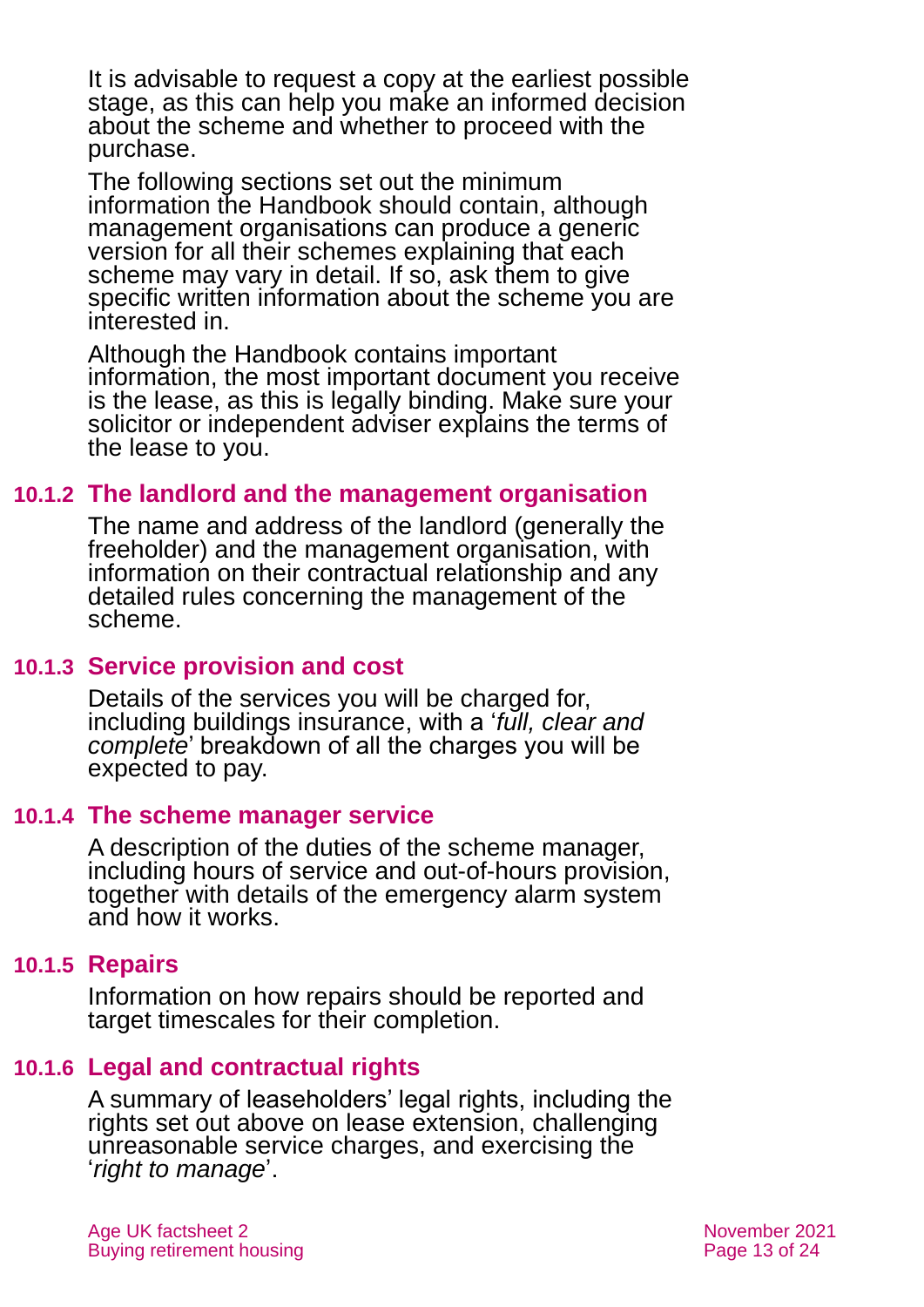A plain English explanation of the main terms of the lease, including the landlord's obligations and your liabilities as a leaseholder.

#### **10.1.7 Re-sale arrangements**

Any specific re-sale arrangements applying at a scheme should be made clear in the Handbook. Some management organisations offer help with re-sales, or require you to seek approval when choosing a buyer.

Make sure you are aware of any restrictions on resales in your lease, such as a requirement for prospective buyers or occupiers to be over a certain age, or for you to sell the property back to the landlord when you no longer need it.

The Handbook should also include an explanation of any '*transfer fees*' charged upon re-sale, or in other situations such as if the property is sub-let or the occupancy changes (see [section](#page-15-0) 11).

### **10.1.8 Consultation and complaints**

Information on consultation and complaints procedures, including which government-approved redress scheme the management organisation belongs to. Details of an existing residents' association, or information on how to form one.

### **10.2 ARCO Consumer Code**

ARCO is the main body representing '*housing-withcare*' providers. The *[Consumer Code](https://www.arcouk.org/arco-consumer-code)* applies to certain schemes run by ARCO members. It does not apply to all the schemes they provide, so make sure you check whether a specific scheme is covered. Schemes covered by the Code may offer a higher level of personal care services than other schemes.

The Code requires the provision of certain core services, for example domestic services for residents and meals available in restaurants or dining areas. Staff must be available on the premises 24 hours a day.

Marketing, advertising and sales materials must be upto-date, clear and accurate, and must not confuse or mislead. You must be given an accurate representation of a scheme's tenure arrangements, care arrangements, and residents.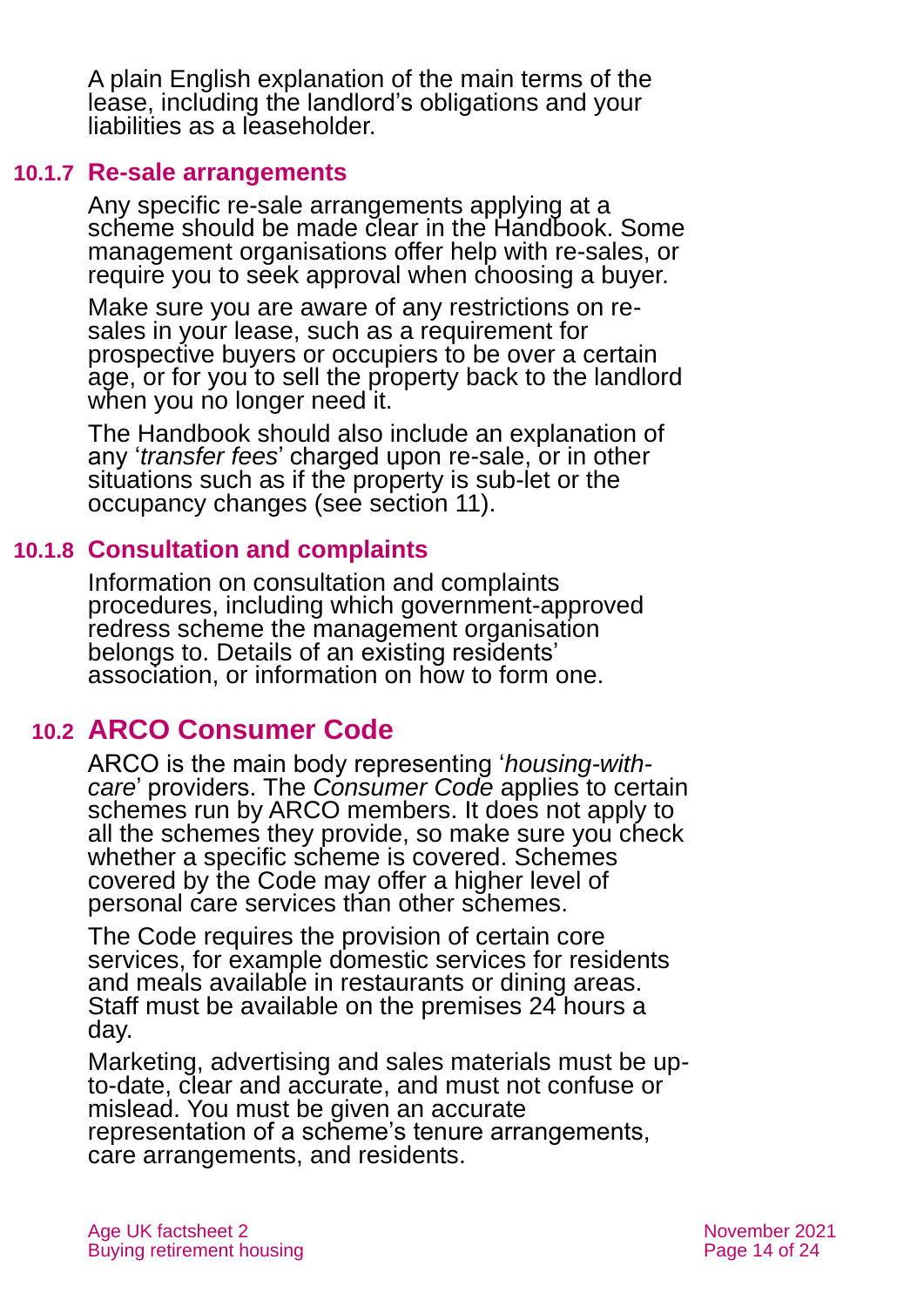You must not be subject to any aggressive sales techniques and must be given time to digest information and raise queries before committing to a property or package of services.

You must be given a '*Key Facts*' summary of the mandatory and discretionary charges as soon as possible after expressing an interest, as well as clear information on how the scheme is managed and how care and other services are organised.

Along with the Key Facts summary, you must be given detailed information on certain charges, including a copy of the latest service charge budget or accounts if the charge is variable.

You must be given information on any fees payable if, for example, you sell or sublet the property or the occupancy changes ('*transfer fees*'), with realistic worked examples of the financial impact. It should be clear from the provider's marketing materials and website if transfer fees are payable.

You must be told the current size of the reserve fund, if there is one, and what happens if the fund is unable to cover the full costs of major works.

You are provided with a contract setting out your rights and responsibilities and those of the landlord or management organisation, including age restrictions for residents, arrangements for repairs and maintenance, and rules around the keeping of pets. Personal care services should be clearly described in a separate contract.

If you buy a property second hand, the seller should give you the Key Facts document and other information above. Speak to the scheme's landlord or management organisation if they do not, or if you have any questions.

You can access the full Code on the [ARCO website.](https://www.arcouk.org/)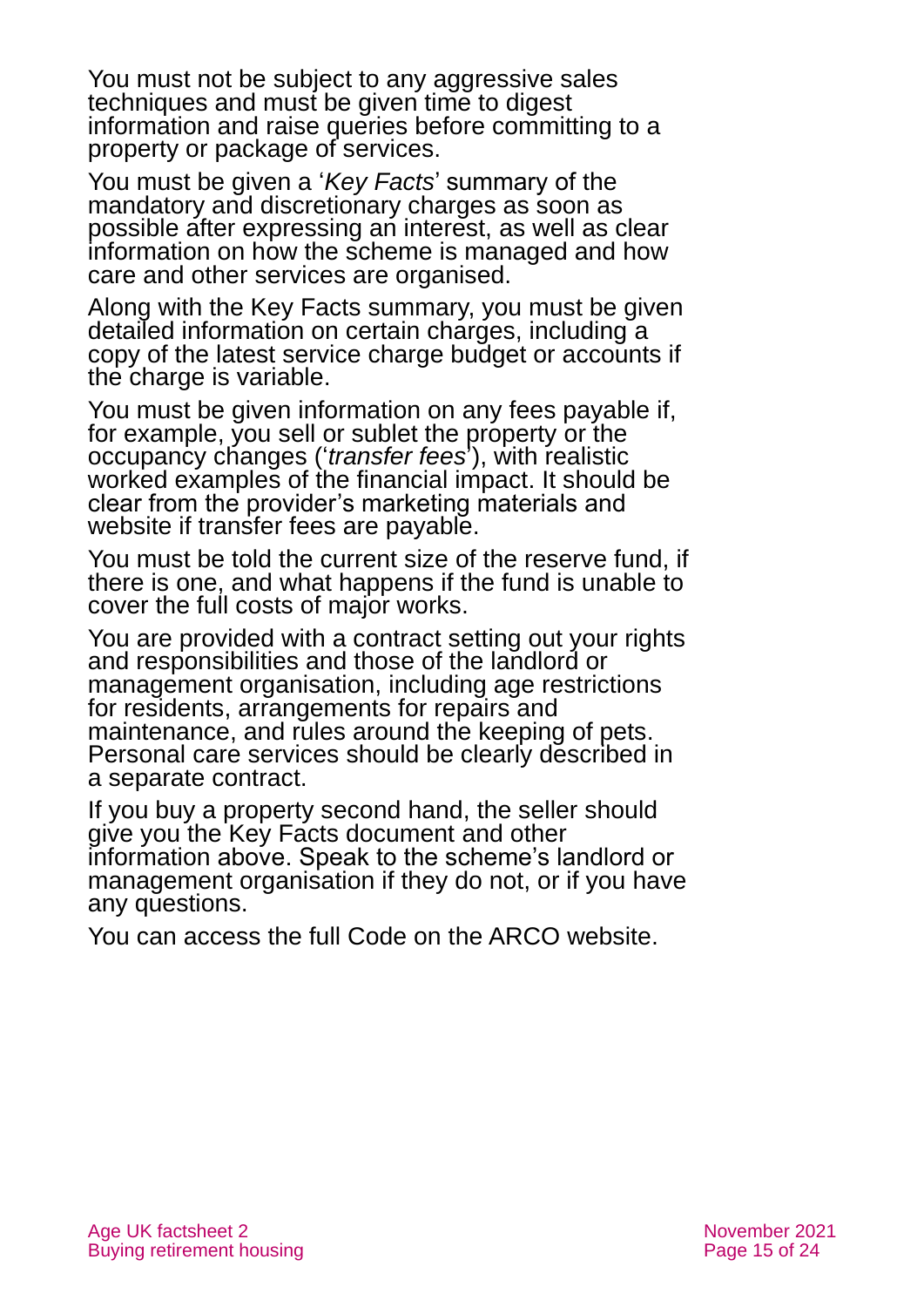# **11 Transfer fees**

<span id="page-15-0"></span>Some leases require a leaseholder to pay a fee to the landlord or management organisation in certain circumstances. These fees are known by different names, including '*transfer*', '*event*', '*exit*' or '*departure*' fees. They are most commonly triggered when a property is sold or sub-let, but may be payable if there is a change of occupancy, for example if a new partner, relative or carer moves in.

There is often a lack of transparency about fees and calculations. They may be calculated as a percentage of the re-sale price or market value of the property. Most '*housing-with-support*' schemes charge a fee of one or two per cent. However, some schemes charge more, for example 10 or 30 per cent. Extra care schemes tend to charge more.

The ARHM Code for **England** requires management organisations to '*include a clear and prominent explanation of the terms of any event fees in any presale information they provide*'. This should include details of how the fee is calculated and worked examples of what you might expect to pay.

If this cannot be provided directly to the purchaser, it should be given to the seller's solicitor with '*prominent instructions*' to pass to the purchaser as soon as possible. Similar information should be given in the Leaseholder's Handbook.

Management organisations should make it clear if a fee is payable simply as a consequence of moving out, or as a way to keep service charges lower for residents.

Under the ARCO Code, purchasers must be informed about any transfer fees payable as soon as possible after expressing an interest in a property. They must be given information on:

- the amount of the fee and how and when it is payable
- how the fee is calculated, with realistic and transparent worked examples
- the percentage of the fee that goes into a reserve fund, if any
- ⚫ what, if anything, the customer will receive for the fee
- ⚫ who will receive the fee
- ⚫ whether any element of the fee will be held in trust.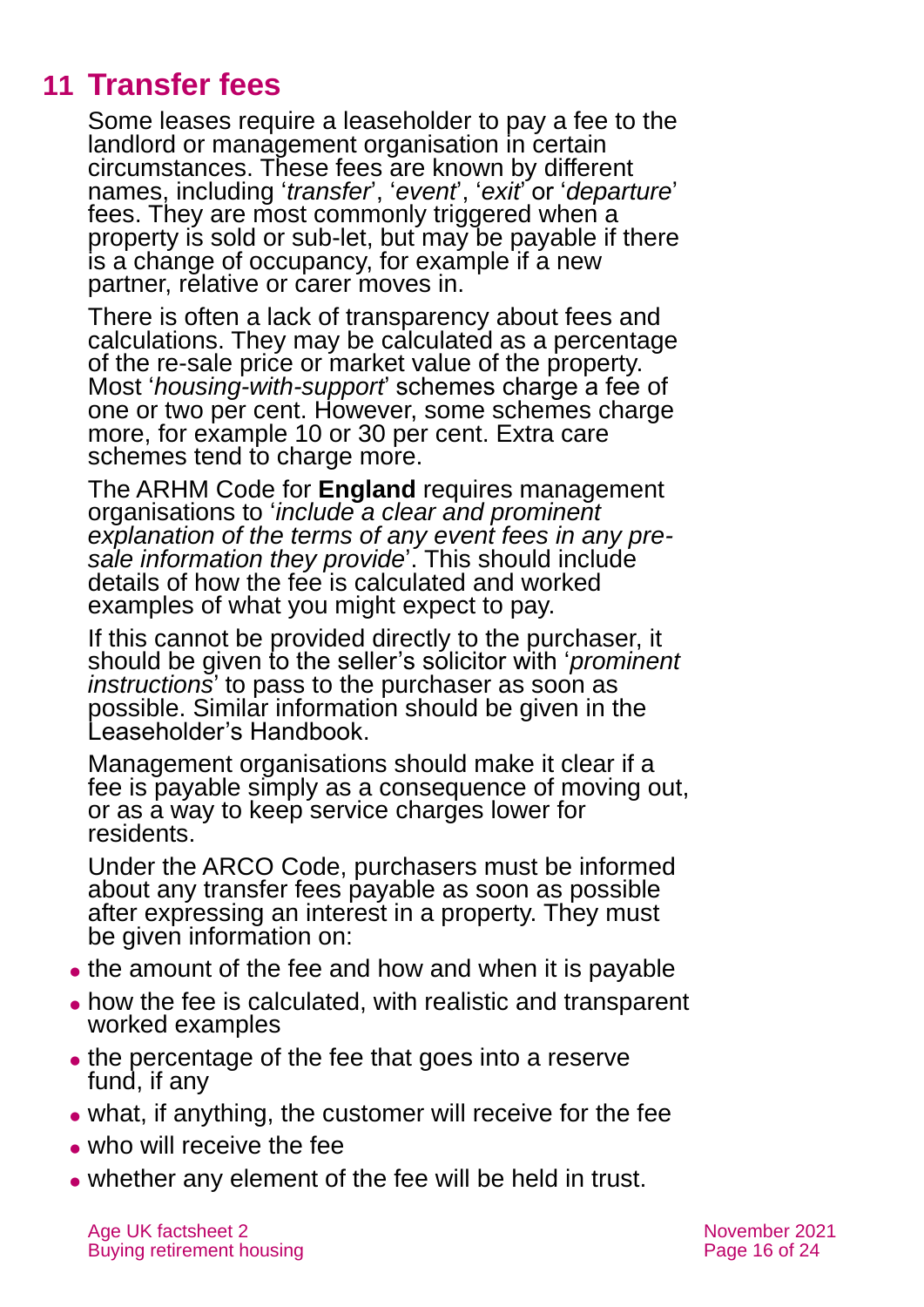#### **Although the Codes offer some protection against unfair or hidden fees, the lease ultimately dictates if a fee is payable and how it is calculated.**

It may not be possible to see a copy of a property's lease until you make an offer. Thus, it is important to request detailed pre-sales literature, such as a Leaseholder's Handbook or Key Facts document, as well as a written explanation of any transfer fee terms in the lease.

Ask a solicitor or independent adviser to explain the terms and give you a worked example of how much you would have to pay if your property reaches a certain value.

#### **Note**

The Law Commission, an independent body that keeps the law under review and makes recommendations to Parliament, has published a draft code of practice to regulate the charging of transfer fees. The aim is to protect leaseholders from unfair or hidden fees.

Government has committed to approving the code. Once approved, it applies to all new leases and certain existing leases upon re-sale.

# <span id="page-16-0"></span>**12 Freehold properties**

There may be an opportunity to buy a retirement bungalow or house freehold, although most retirement properties are leasehold. If you do buy freehold, you need to sign a deed of covenant to accept management services from a specific provider.

As a freeholder, you do not have the protection of leasehold legislation, although the Government is proposing to give freeholders on private and mixedtenure estates equivalent rights to leaseholders in relation to challenging service charges and asking the Tribunal to appoint a new management organisation.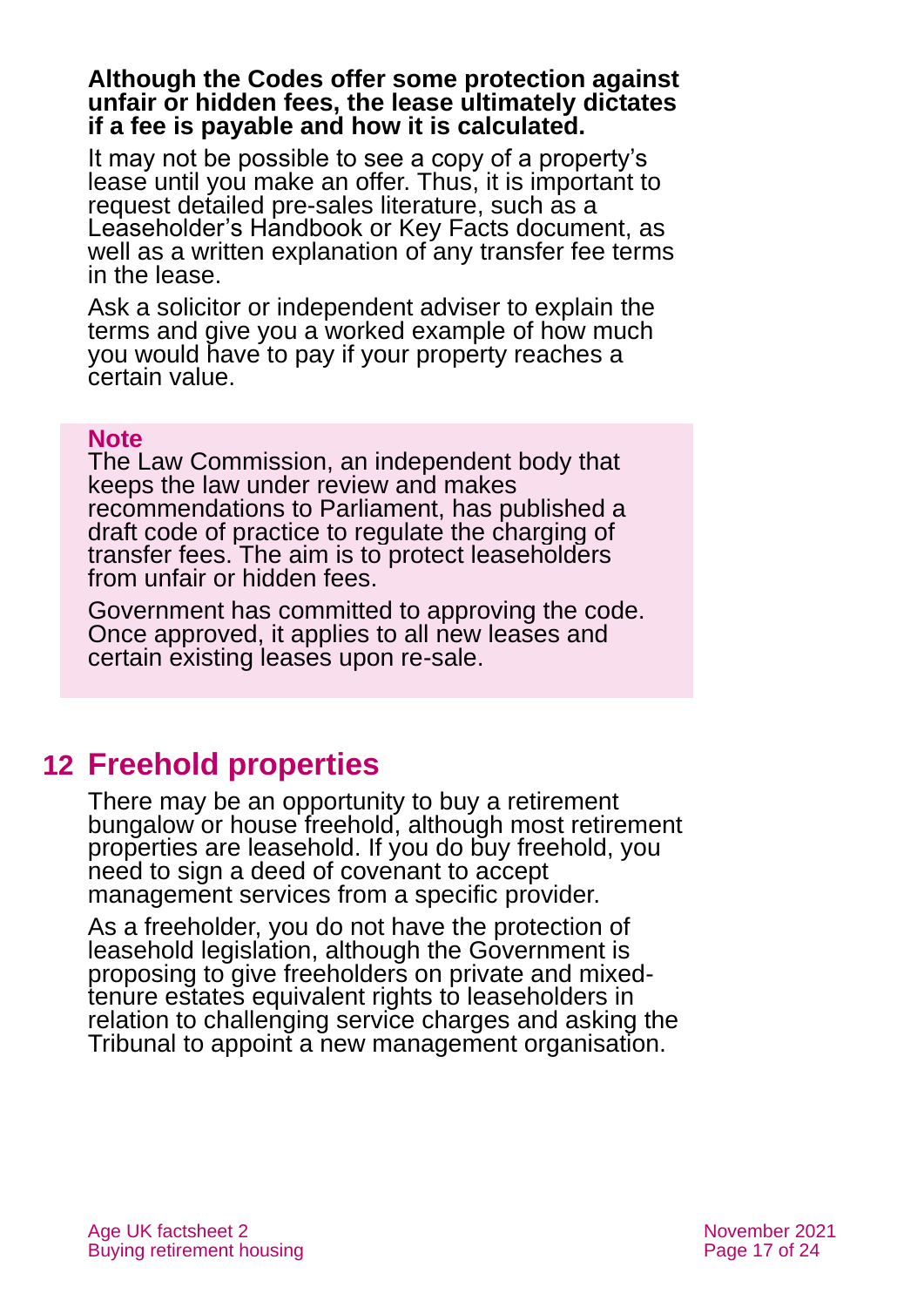The ARHM Code of Practice is principally aimed at leasehold retirement housing. However, managers of mixed-tenure schemes are instructed to treat their freeholders and leaseholders equally, as far as is possible. Freehold properties on retirement schemes registered with ARCO should be covered by its Code.

Freehold houses should not be confused with blocks of flats where the leaseholders have exercised the collective right to buy the freehold of the block. These occupiers are not freehold owners, but leaseholders who are also members of a freehold company. You should seek independent legal advice if considering this option.

### <span id="page-17-0"></span>**13 Shared ownership and other options**

### **Shared ownership**

Shared ownership allows you to purchase a share in a property and pay rent on the remainder. You can purchase additional shares until you '*staircase*' up to full ownership.

In **England**, there is a specific scheme for people aged 55 or over, called *Older People's Shared Ownership*. In this scheme, your maximum equity share is limited to 75 per cent, but once you reach this level, you do not have to pay rent on the remainder.

Seek independent legal and financial advice if you are considering shared ownership, as there are potential drawbacks.

You may find it difficult to move if property prices go up and you only own a small share of your home. You may find it difficult to staircase up, as additional shares are bought based on the value of the property at the time you staircase, not the original value.

Even if you only own a small percentage of a property, you are likely to have to pay service charges in full.

If you fall behind on the rent payments due on the part of the property you do not own, it is possible for the landlord to evict you in the same way as a tenant and you could lose your equity stake in the property.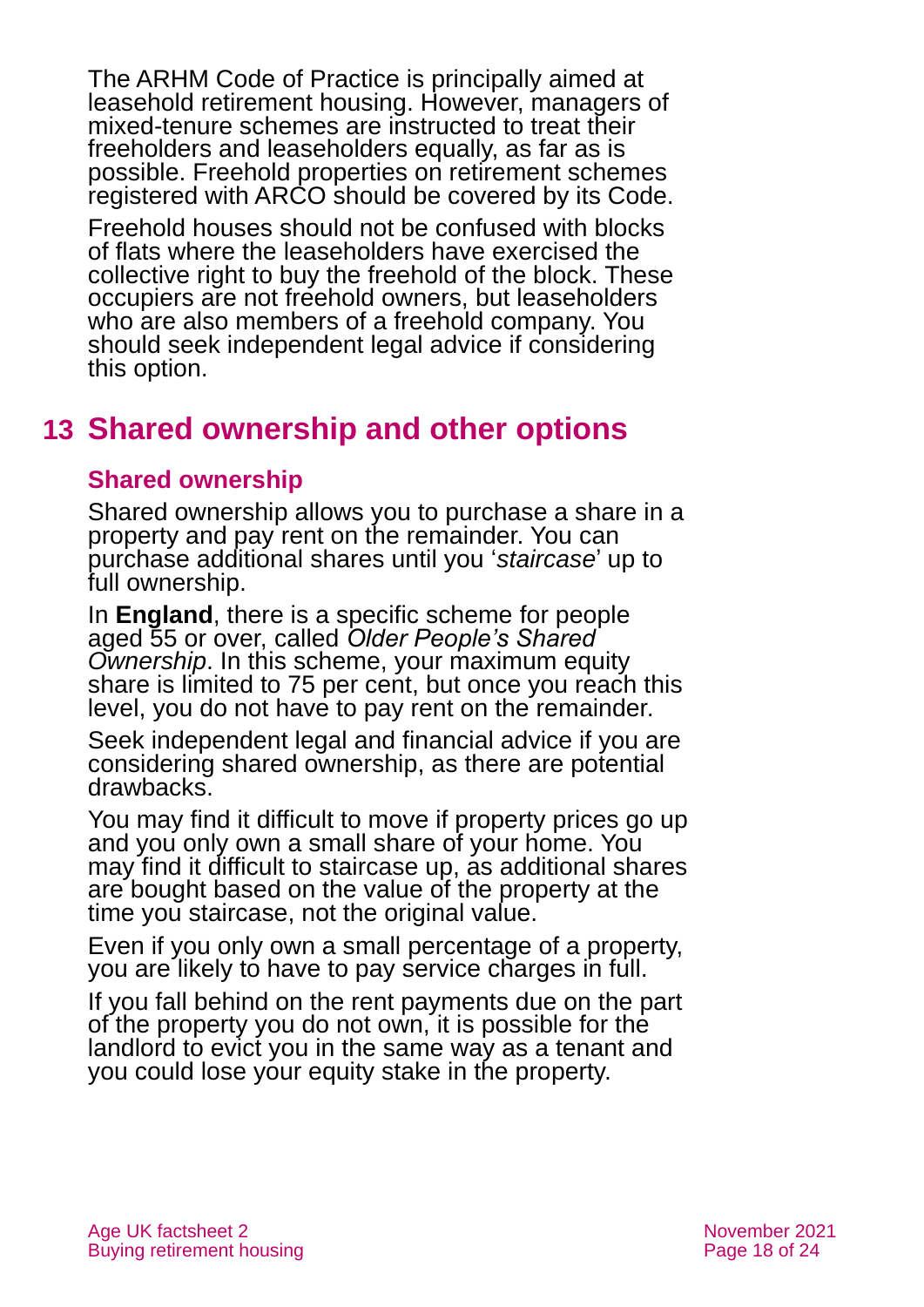### **Other options**

There are other options that could enable you to purchase a retirement property if you would otherwise find this difficult, or make the process of moving easier.

There are '*leasehold schemes for the elderly*' that work in a similar way to Older People's Shared Ownership, and '*Lifetime Lease*' plans, which offer you the opportunity to purchase the right to live in a property for the rest of your life.

Some developers allow you to '*part exchange*' your existing property for a retirement home. This enables you to move without needing to sell your property on the open market, although the developer takes a percentage of its market value.

Contact the [Elderly Accommodation Counsel](https://housingcare.org/) for more information.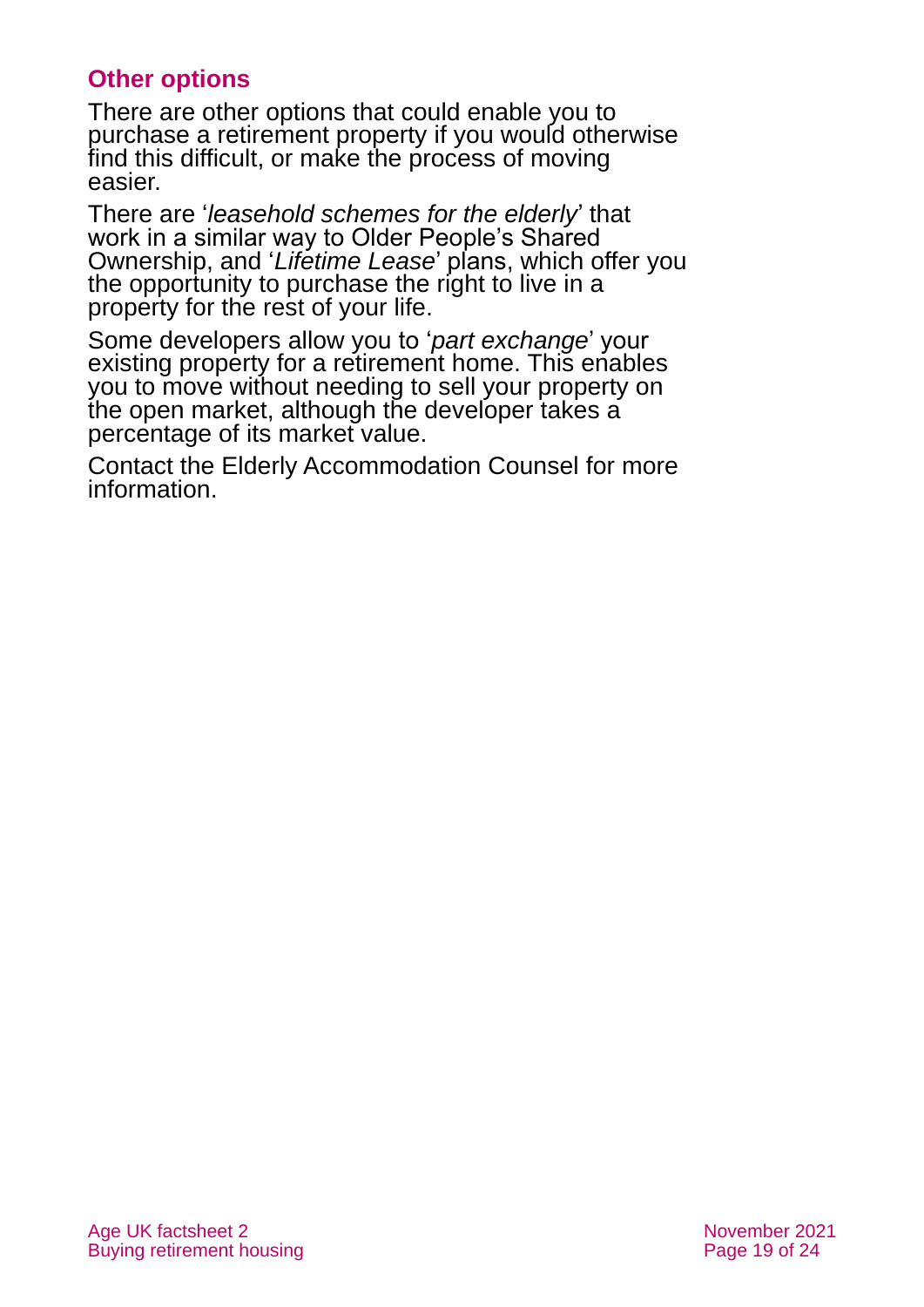# **Useful organisations**

### <span id="page-19-0"></span>**Association of Retirement Housing Managers (ARHM)**

[www.arhm.org](http://www.arhm.org/) Telephone 0797 431 1421

Trade association representing organisations managing retirement housing. Its Code of Practice applies primarily to leasehold retirement housing.

### **Associated Retirement Community Operators (ARCO)**

[www.arcouk.org/](http://www.arcouk.org/) Telephone 0203 697 1204

The main body representing '*housing-with-care*' providers in the UK. Schemes provided by ARCO members may be known as retirement villages, extra care housing, assisted living, close care apartments, or independent living. Some are covered by ARCO's *Consumer Code*.

### **Citizens Advice**

England or Wales go to [www.citizensadvice.org.uk](http://www.citizensadvice.org.uk/) In England telephone 0800 144 8848 In Wales telephone 0800 702 2020

National network of advice centres offering free, confidential, independent advice, face to face or by telephone.

### **Elderly Accommodation Counsel EAC**

[www.housingcare.org/index.aspx](http://www.housingcare.org/index.aspx) <http://hoop.eac.org.uk/hoop/start.aspx> (HOOP tool) Telephone 0800 377 7070 (free call)

EAC hold details of specialist housing for older people across the UK, which can be viewed on their HousingCare website.

Their online HOOP tool helps you to identify the aspects of your home you find most difficult and local services and accommodation that may be suitable. You can request a callback from an adviser if you need more detailed advice. If you do not have internet access, call the Freephone number. You are sent a leaflet, which can be used to request a callback.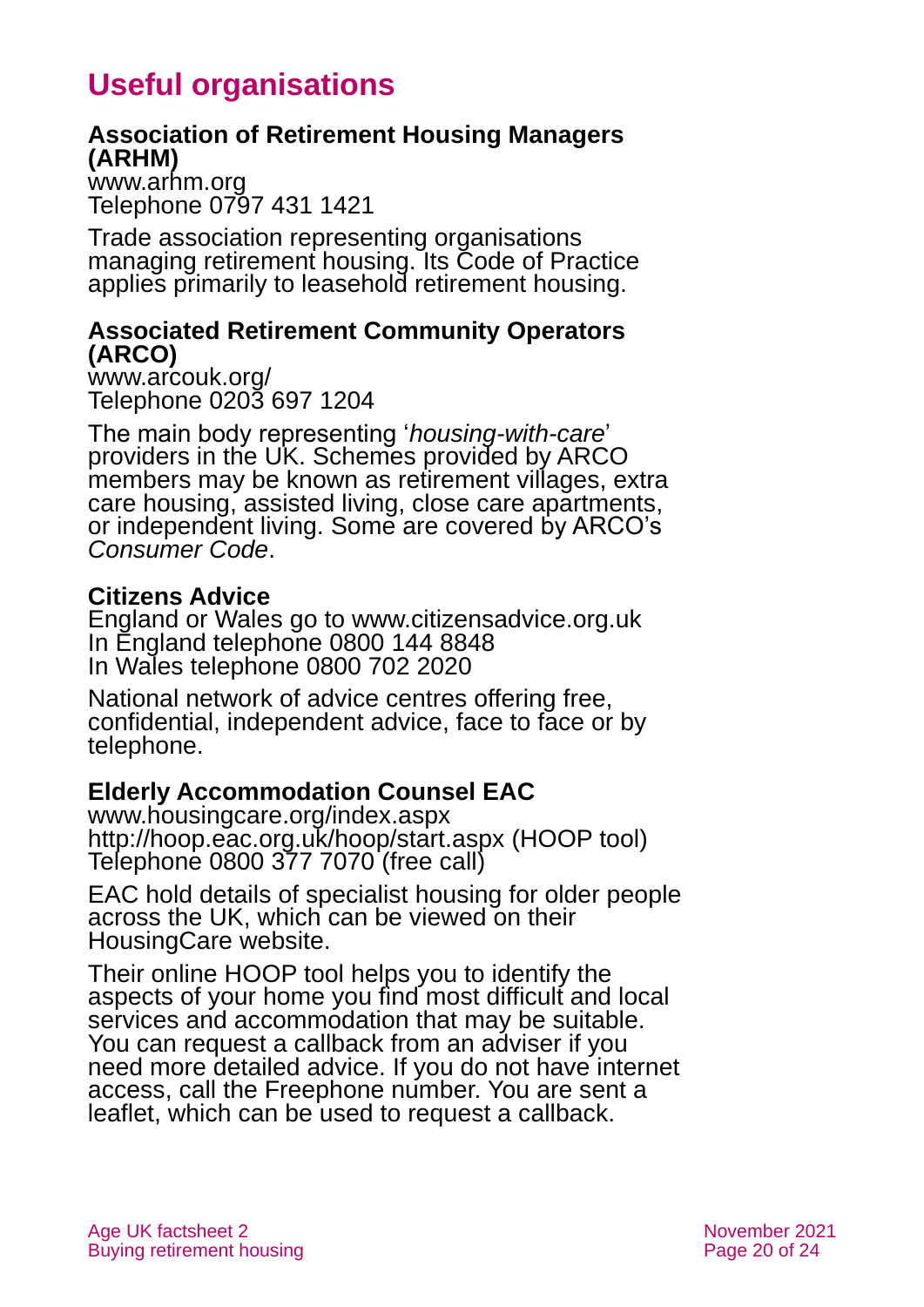### **Leasehold Advisory Service (LEASE)**

[www.lease-advice.org/](http://www.lease-advice.org/) Telephone 020 7832 2500

LEASE provide free 15-minute telephone advice to members of the public on residential leasehold law. They can help if your enquiry is about a flat or leasehold house with a lease longer than 21 years. Advice is also available via post or email if you have a more complex query or would prefer a written response. It is a good idea to check the LEASE website for any relevant advice guides before contacting them.

### **Property Ombudsman (The)**

[www.tpos.co.uk](http://www.tpos.co.uk/) Telephone 01722 333306

Independent service for buyers, sellers, tenants and landlords of property in the UK.

### **Property Redress Scheme**

[www.theprs.co.uk](http://www.theprs.co.uk/) Telephone 0333 321 9418

Consumer redress scheme for property agents and professionals.

### **Shelter**

[www.shelter.org.uk](http://www.shelter.org.uk/) Telephone 0808 800 4444 (free call)

A national charity providing telephone advice to people with housing problems including tenancy rights, homelessness, repairs and Housing Benefit.

### **Shelter Cymru**

[www.sheltercymru.org.uk](http://www.sheltercymru.org.uk/) Telephone 08000 495 495

### **Welsh Government**

[www.gov.wales](http://www.gov.wales/) Telephone 0300 060 4400

The devolved government for Wales.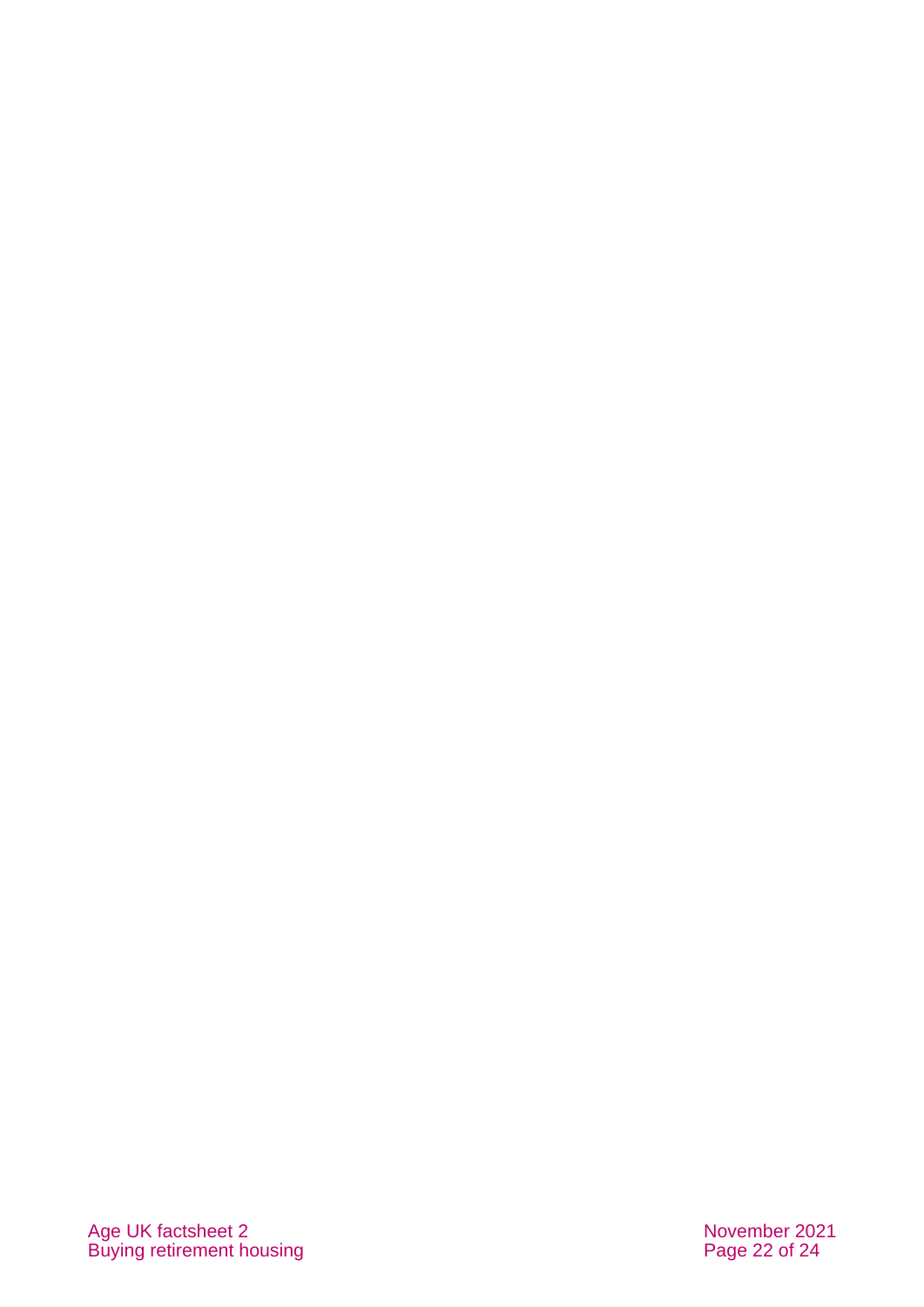# **Age UK**

Age UK provides advice and information for people in later life through our Age UK Advice line, publications and online. Call Age UK Advice to find out whether there is a local Age UK near you, and to order free copies of our information guides and factsheets.

### <span id="page-22-2"></span>**Age UK Advice**

[www.ageuk.org.uk](http://www.ageuk.org.uk/) 0800 169 65 65 Lines are open seven days a week from 8.00am to 7.00pm

### **In Wales contact**

#### **Age Cymru Advice**

[www.agecymru.org.uk](http://www.agecymru.org.uk/) 0300 303 44 98

### <span id="page-22-1"></span>**In Northern Ireland contact**

#### **Age NI** [www.ageni.org](http://www.ageni.org/)

0808 808 7575

### <span id="page-22-0"></span>**In Scotland contact**

# <span id="page-22-3"></span>**Age Scotland**

[www.agescotland.org.uk](http://www.agescotland.org.uk/) 0800 124 4222

### **Support our work**

We rely on donations from our supporters to provide our guides and factsheets for free. If you would like to help us continue to provide vital services, support, information and advice, please make a donation today by visiting [www.ageuk.org.uk/donate](http://www.ageuk.org.uk/donate) or by calling 0800 169 87 87.